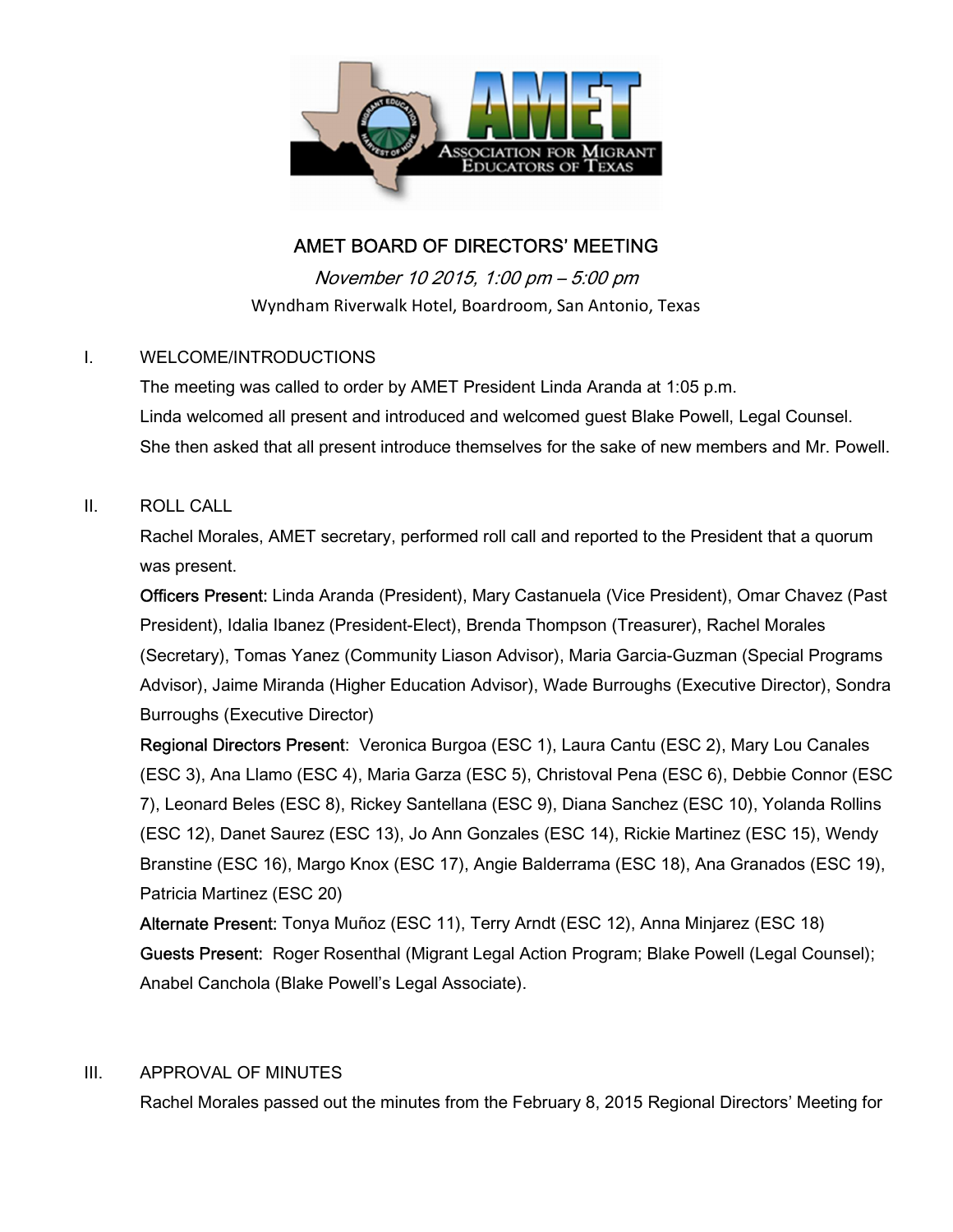review and approval. Yolanda Rollins motioned to approve the minutes; Ana Granados seconded. Motion carried; minutes approved.

#### IV. OLD BUSINESS

- Treasurer Appointment: Jennifer Rutherford vacated the Treasurer position when she accepted a new position at a school district; Brenda Thompson (ESC 5) accepted the Executive Council's request to serve as Treasurer until elections could be held. Brenda had served as treasurer before, and has been a part of AMET for several years. The Vice President and Treasurer positions were up for election this year. Only one nomination was received for each position: Yolanda Rollins for Treasurer; Mary Castanuela for Vice President. Because the positions were uncontested, these two officers will be announced on Friday at the General Assembly Meeting.
- 2015 Conference Review: Linda Aranda asked the Directors to review the conference program, reiterating the role of Regional Directors.
- Changes to Program: Registration has been moved to the second floor. Signs will be posted indicating the change. Idalia went over major changes to the program and encouraged Directors to become familiar with the layout of the program.
	- $\circ$  The location of the ID&R Academy was moved to the Texas Ballroom on the 2<sup>nd</sup> floor, due to a greater enrollment than anticipated.
	- $\circ$  The reception and social have been combined into one event on Wednesday night. Thursday night is available as a night for participants to see San Antonio sights.
	- o Session 27 and 29 have been switched.
	- $\circ$  Regional meetings occur on Thursday this year at 8:00 instead of on Friday. Idalia asked that Directors try to encourage parents and staff from their region to attend.
	- o On page 49 the agenda for Friday is listed. The continental breakfast, auction, and the networking break will be on the second floor instead of the third floor.
	- o Linda also announced change of presenter for Session 49 from UT High School. This change will not be announced at the conference opening because it may cause confusion.
	- $\circ$  Linda and Idalia explained how the presentation grid was organized and spoke about how to identify sessions that are interpreted. Omar Chavez suggested that we have parents leave their conference badge when checking out the translation device, and the group agreed.
	- $\circ$  Linda reminded everyone that the comments provided on the conference evaluations are critical; all comments are reviewed and given careful consideration.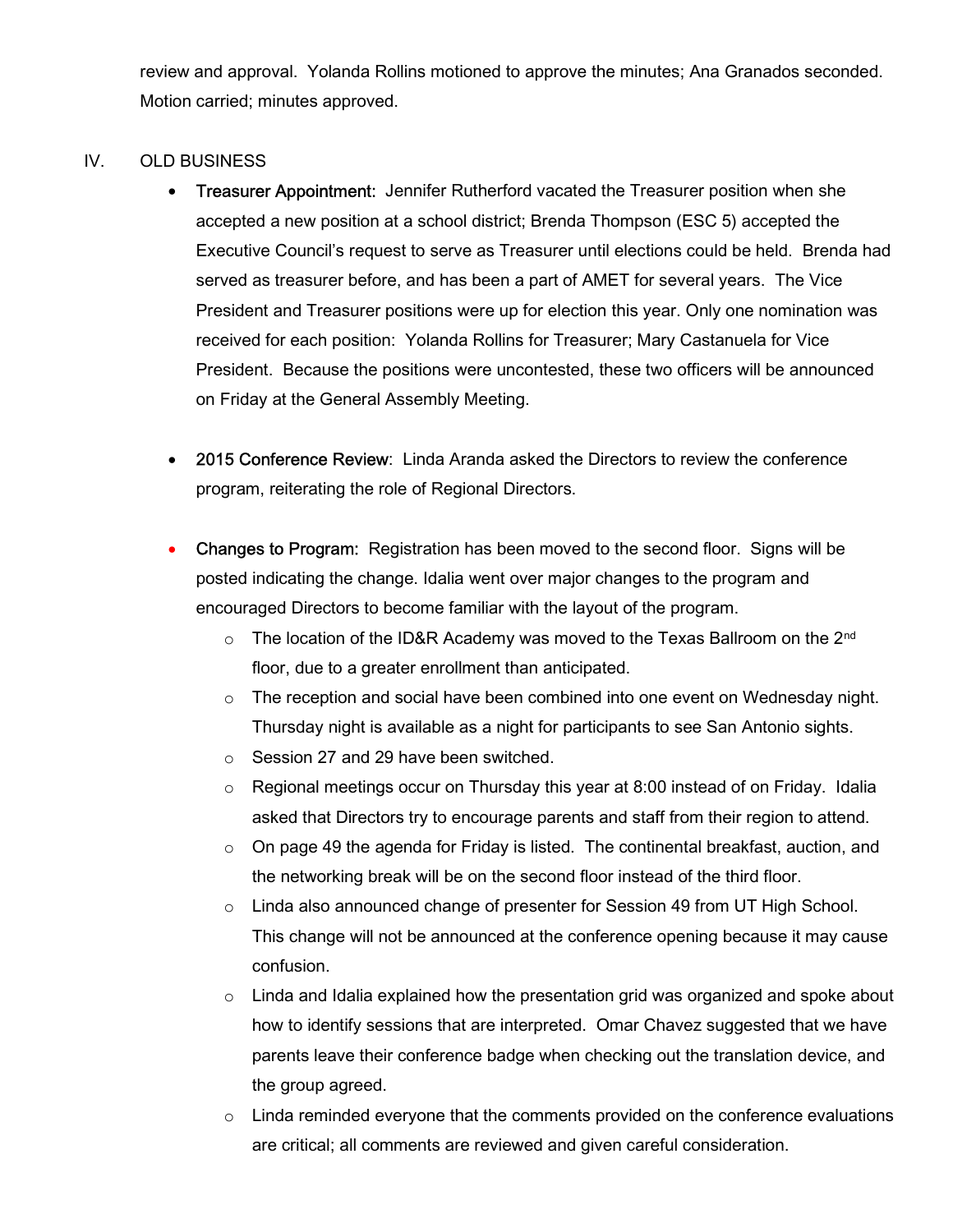- Fundraising and Door Prizes: Jennifer Rutherford was our previous Fundraising Chairperson. Brenda Thompson and JoAnn Gonzales are now chairing this committee. Linda reminded Directors that they were asked to bring donations from their region to contribute to this scholarship fundraiser each year. For next year, regions may want to consider contributing a basket representing their region. Brenda asked that donations brought today be given to her or taken to Director's Room 2 on the second floor of the hotel tomorrow.
	- $\circ$  Silent Auction: On Friday morning, winners will be determined. The winner will need to pay for and pick up their items on Friday. Auction payments are cash, check, or money order only.
	- o Door Prizes: Prizes will be given out at the closing luncheon on Friday.
- Vendors' Presentations: Linda mentioned that last year we offered the vendors the opportunity to present a breakout session. Their sessions were listed on a separate page in the program so they did not get many attendees. This year we incorporated the vendors within the same grid as all other sessions with the word "exhibitor" next to it. Linda and Idalia ensured that vendor presentations be geared toward professional development of either parents, MEP staff, etc.

#### Other Items

- $\circ$  Linda asked the Directors to wear their red AMET shirt on Thursday and stated that Directors will be recognized Wednesday during the Opening General Session. Seats will be reserved up front for all Directors.
- o Members who have a role in the Opening General Session will need to be seated on the stage.

## V. NEW BUSINESS

- Welcome and Recognition of Blake Powell: Linda welcomed Blake Powell, AMET General Counsel and his Associate, Anabel Canchola. She explained Blake's contributions to AMET since its inception, thanking him for his service.
- AMET Regional Directors' Duties: Linda referred all Directors to page 6 of the AMET By-Laws for the list of duties for this position. She also reminded Directors that it is their responsibility to notify Wade Burroughs or an AMET officer if they will no longer be able to serve as Regional Director. All correspondence to AMET Regional Directors and officers is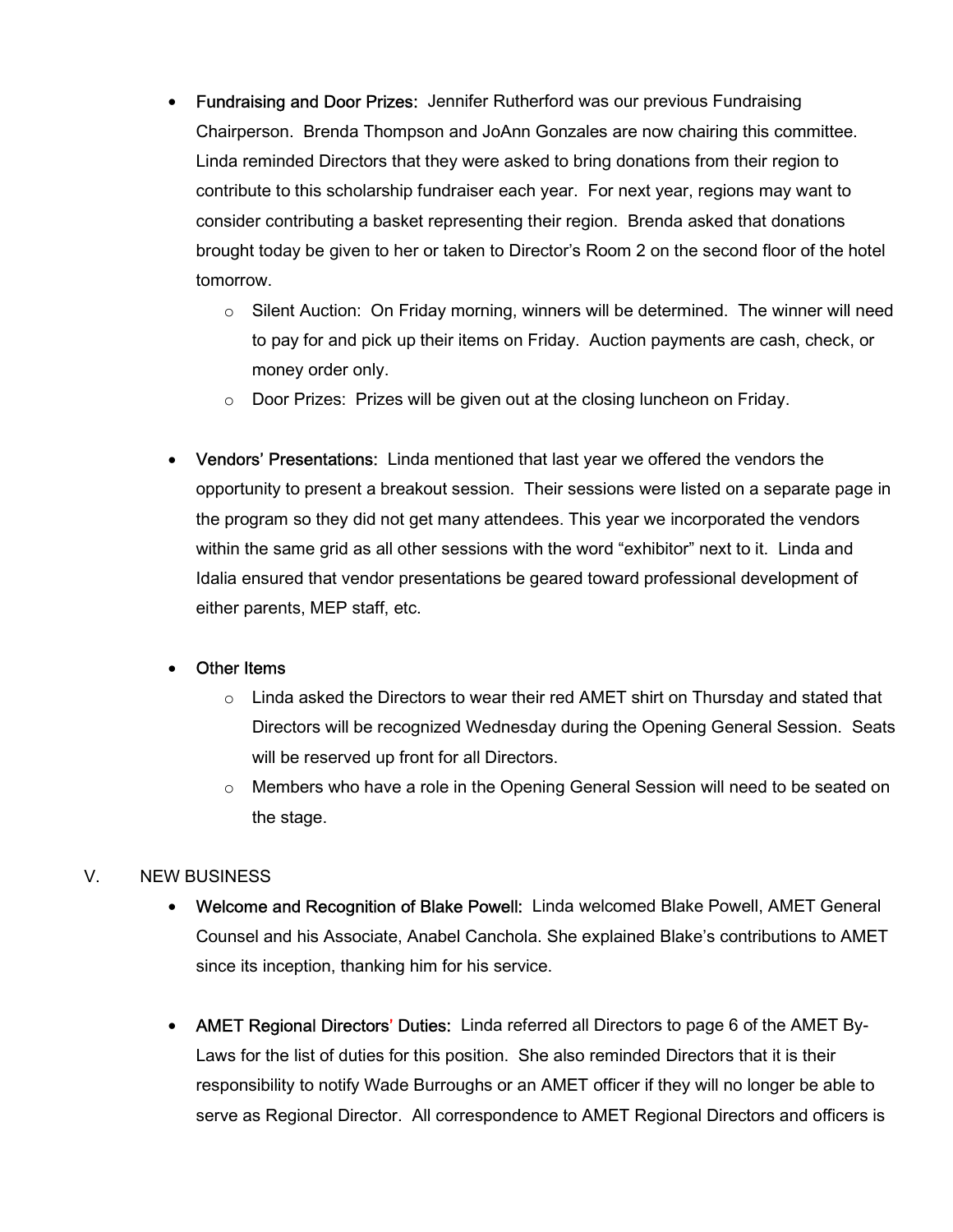done via email, so important information about meetings may be missed by a region if updated contact information is not provided.

Linda then reviewed the responsibilities of Regional Directors and addressed the following:

- $\circ$  It is the Director's responsibility to ensure someone represents their region when they cannot attend a meeting.
- $\circ$  Directors can find out who the AMET members are in their region by contacting Wade or Sandy.
- $\circ$  All Directors and Executive Council Members need to work towards increasing membership. She stated that Mary Castañuela is available to assist with these efforts. Tomas Yañez mentioned that it might be beneficial to share the names of the members who attend the conference so each region knows who they need to reach out to for next year. After the conference Sandy Burroughs will send a list of each region's members to each Regional Director and carbon copy Mary Castañuela.
- $\circ$  Discussion was held about the responsibility for each Regional Director to ensure that at least one AMET conference presentation proposal is submitted from their region. If no proposals are submitted, the Regional Director should submit a proposal.
- $\circ$  Directors who are presenting a session or translating have limited responsibilities as facilitators.
- $\circ$  The By-Laws sections pertaining to Regional Director responsibilities will be printed on the feedback sheet for the Regional Meeting so regional directors can read before nominations and voting.
- AMET Regional Meetings and Feedback: Linda reviewed the agenda for the Regional Meetings and the need to ensure those members running for Director this year are well aware of the Regional Directors' meeting dates, their responsibility in reviewing and submitting scholarship applications and the need to notify AMET if vacating the position.

Linda also stated that if a region does not have an alternate Regional Director, they need to elect one in this position on Thursday during the Regional meeting. All odd-numbered regions will be voting on Thursday for their Director. Linda reminded all current Directors that they will be responsible for running the Regional meeting, completing the feedback sheet and turning it in to an AMET Executive Council member.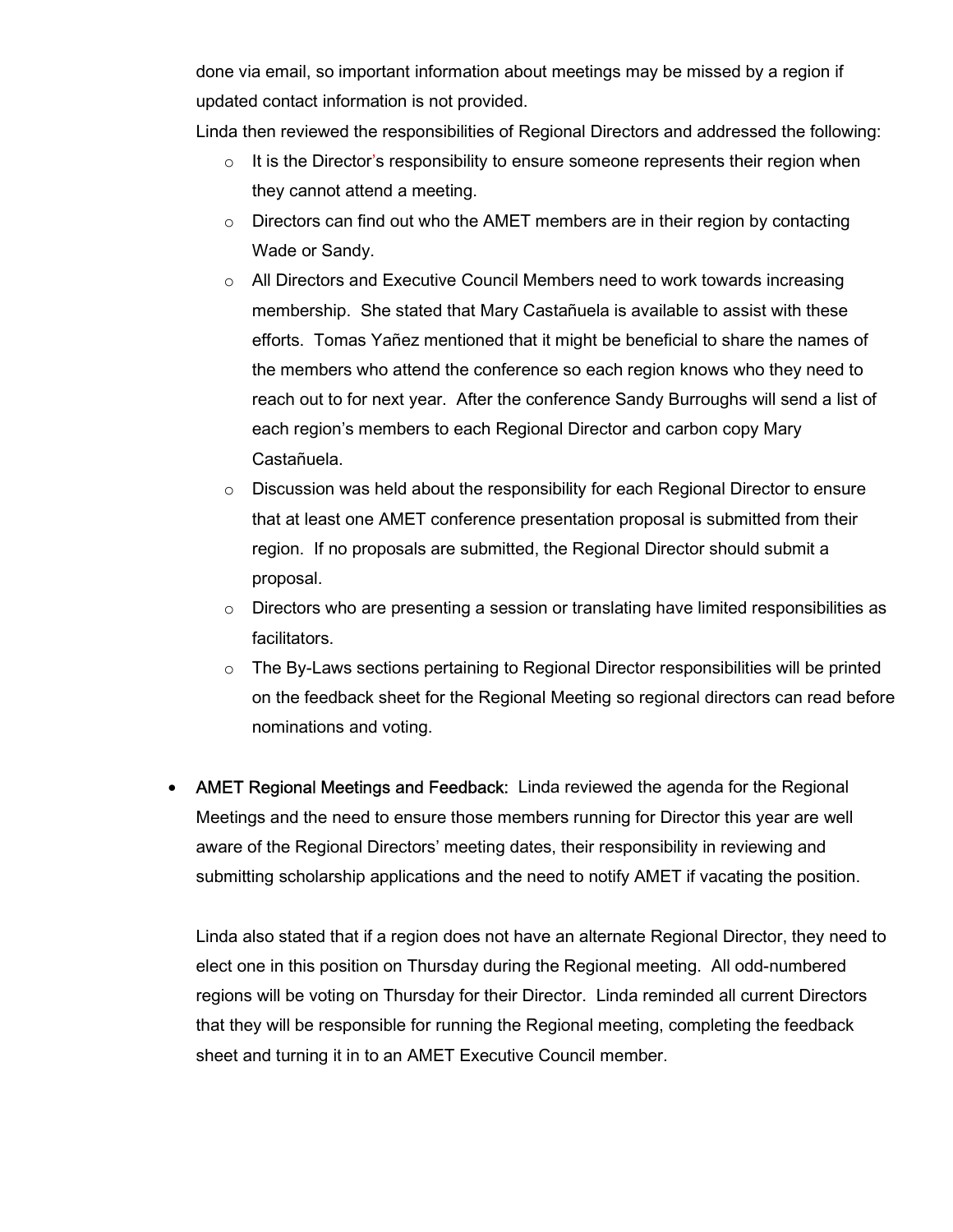Leonard Beles asked if an LEA staff member is elected as an alternate Director or Regional Director, can the SSA pay for this person to attend the Directors' meetings. Linda discussed how this would be a local decision, since every SSA is organized differently.

Discussion was held regarding whether a parent can be a Regional Director. Veronica Burgoa asked if we could state in the by-laws that the Director has to be an ESC employee or professional, so that we are not forced to tell parents they cannot be elected. Linda reviewed the responsibilities of the position and asked if a parent would be able to perform all the responsibilities listed in the by-laws for this position. Another discussion centered on the funding to pay for the parent to travel to the meetings. If the parent can state that he/she can perform the duties, then yes, the parent can run for this position. Linda let the Directors know that an AMET officer has been assigned to monitor every room during the meetings on Thursday and can assist with difficult decisions.

#### Directors' Conference Facilitating Duties and Training

Linda reviewed the responsibilities of facilitators.

- $\circ$  There will be a table on the second floor by registration for facilitators to pick up their facilitator packet. Presenter names are not on the packets. Each packet has the evaluations (white copies stay with AMET; yellow copies go to presenter), a yellow sheet to tally comments from evaluations, a copy of the Power Point from the facilitator training, a Five Minute sign, Stop sign, and Session Full sign. Return the envelope and all its contents to the facilitator table when done.
- $\circ$  If you are facilitating a large session, ask another facilitator to assist you in tabulating the evaluation results. Make sure your room is cleared of participants, clean and ready for next presenter, and then find another location to tabulate.
- o Linda then reviewed the facilitator Power Point.
- o Every Regional Director is assigned to facilitate three sessions.
- $\circ$  Linda asked Directors who were not assigned to present or facilitate to consider volunteering at the fundraiser booth; assignments were made for several Directors.
- $\circ$  If a presenter needs Internet service, facilitators should explain that instructions upon submitting proposal clearly stated no Internet service would be provided. Each presenter was to provide their own Internet service.
- Webmaster Position: Linda announced that Valerie Peake, the AMET webmaster, has taken a position with a school district. Her responsibilities will cease on December 31, 2015. The Executive Council will meet in early December or early January to create a job description for this position. Linda asked if any Directors knew people who are tech savvy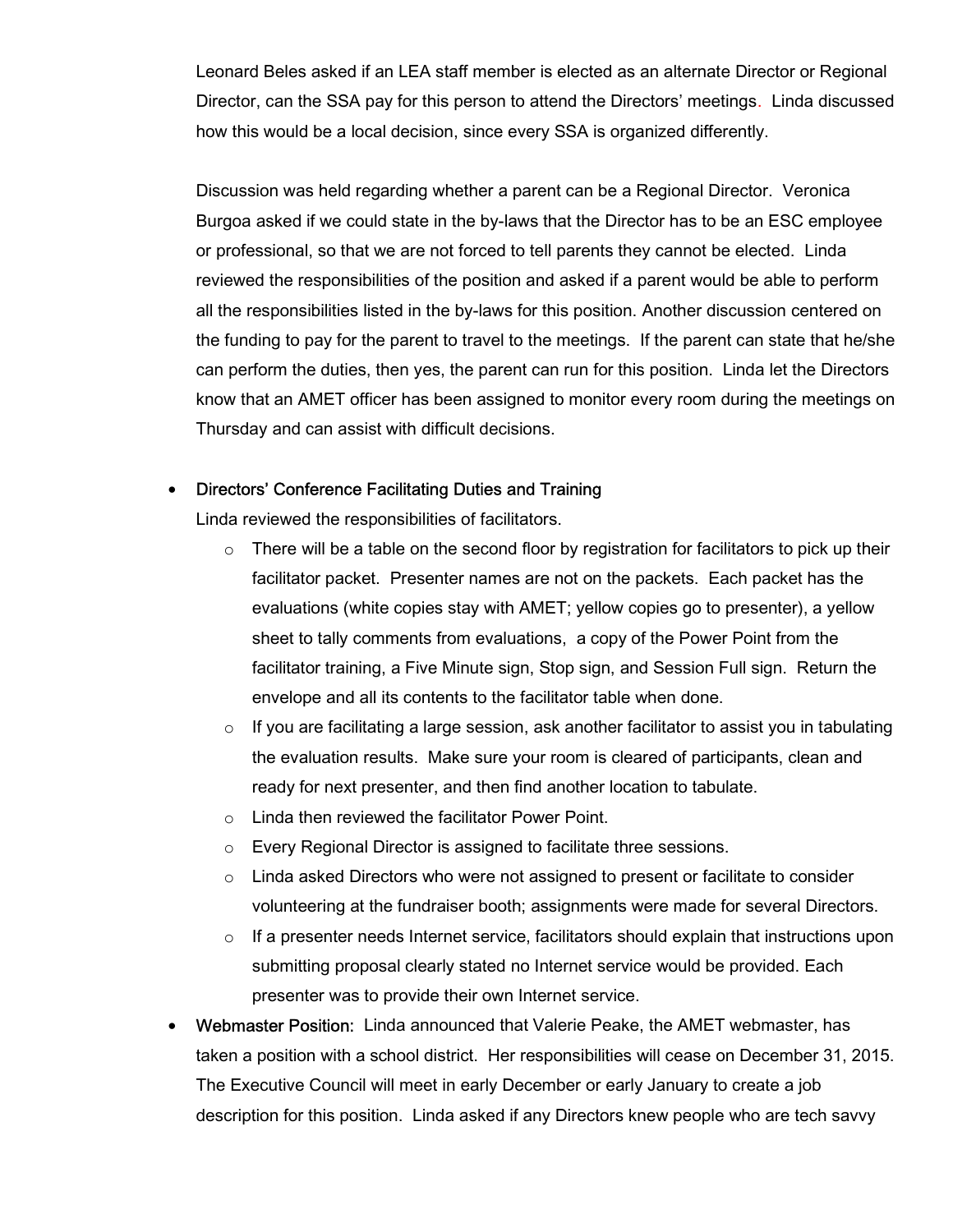who might be interested in the position. As soon as the job description is created it will be sent out and interested candidates can submit a resume.

Roger Rosenthal suggested that we might try to identify a person who might be interested in the position for free, to build a resume/experience. Ana Llamo suggested perhaps finding a student in need of service hours. Linda stated that some of Valerie's responsibilities may be assigned to other AMET members or committees.

 Update on Reauthorization and Funding of ESEA/MEP, Roger Rosenthal: Roger shared and reviewed a handout on these topics.

### VI. COMMITTEE UPDATES/CHAIR ASSIGNMENTS

- By-Laws: Tomas Yanez, Chair. Tomas announced that the By-Laws were amended and approved by the Executive Council on Sept. 17, 2015 and will be presented to the membership at the General Assembly meeting on Friday.
- Nominations/Elections: Maria Garcia Guzman, Chair. Maria stated that she would like to see representation from every region for service awards next year. She will reach out to Directors next year to help remind them to nominate staff members. Omar added that we may sometimes consider whether a person can travel to the conference when determining who to nominate. He suggested not allowing this to prevent a Director from nominating someone, since they do not need to be present to win. Tomas stated that out of the twenty regions, nominations were received from only three regions. Wendy Branstine asked if we should discuss service nominations at our Regional Meetings and the guidance was yes, it should be discussed. Linda reminded everyone that Regional Directors may also nominate staff members within the districts they support, since Directors work so closely with them.
- Scholarship: Wendy Branstine, Chair. Wendy passed out information about the scholarship winners for last year. She pointed out that we only had 16 readers, and per the by-laws, one responsibility for Regional Directors is to assist with the scoring. She stated that we do need more readers this year and that scholarships are scored between February and April. As Regional Directors, one role is to help ensure the correct application is completed; review each application to ensure all boxes completed and all documents are in the correct order; and to verify that the application is signed and submitted on time. Directors should contact Wendy if they need a more flexible submission deadline because a student has a special circumstance.